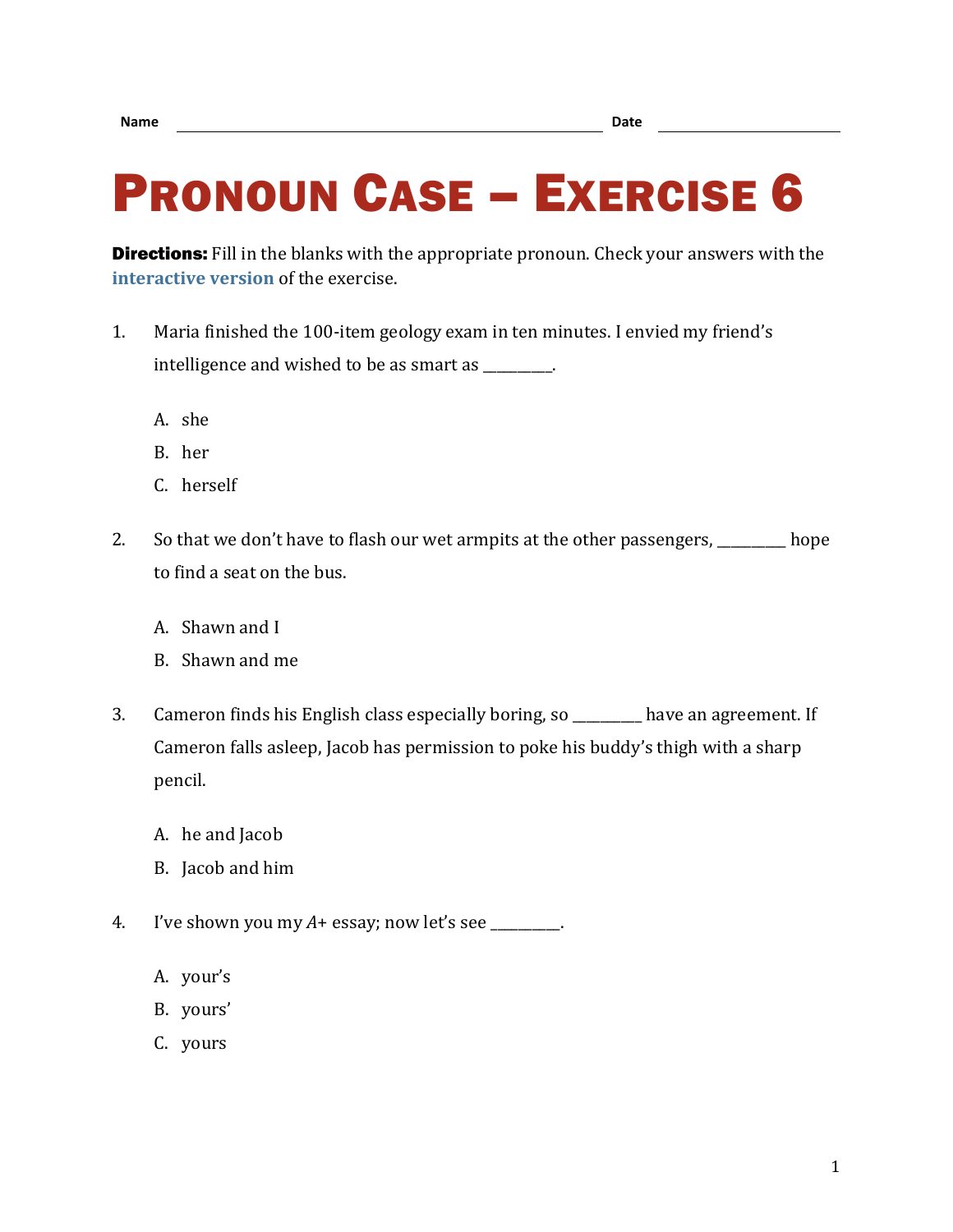5. We thought Dr. Grayson would blow a blood vessel yelling at Mario, who walked into class 45 minutes late. It was \_\_\_\_\_\_\_\_\_\_ who saved us from her exhausting lecture about the French Revolution.

A. he

B. him

- C. himself
- 6. Don't carry the puppies up to the second floor! Let them learn to climb the stairs
	- A. theirself

\_\_\_\_\_\_\_\_\_\_.

- B. theirselves
- C. themself
- D. themselves
- 7. We doubt that Samuel will attain his dream of becoming a world champion because he keeps knocking \_\_\_\_\_\_\_\_\_\_ unconscious with his yo-yo.
	- A. hisself
	- B. his self
	- C. himself
- 8. Just between you and \_\_\_\_\_\_\_\_, this algebra class is snore city; let's slip our while Mr. Williams is solving an equation with his back turned.
	- A. I
	- B. me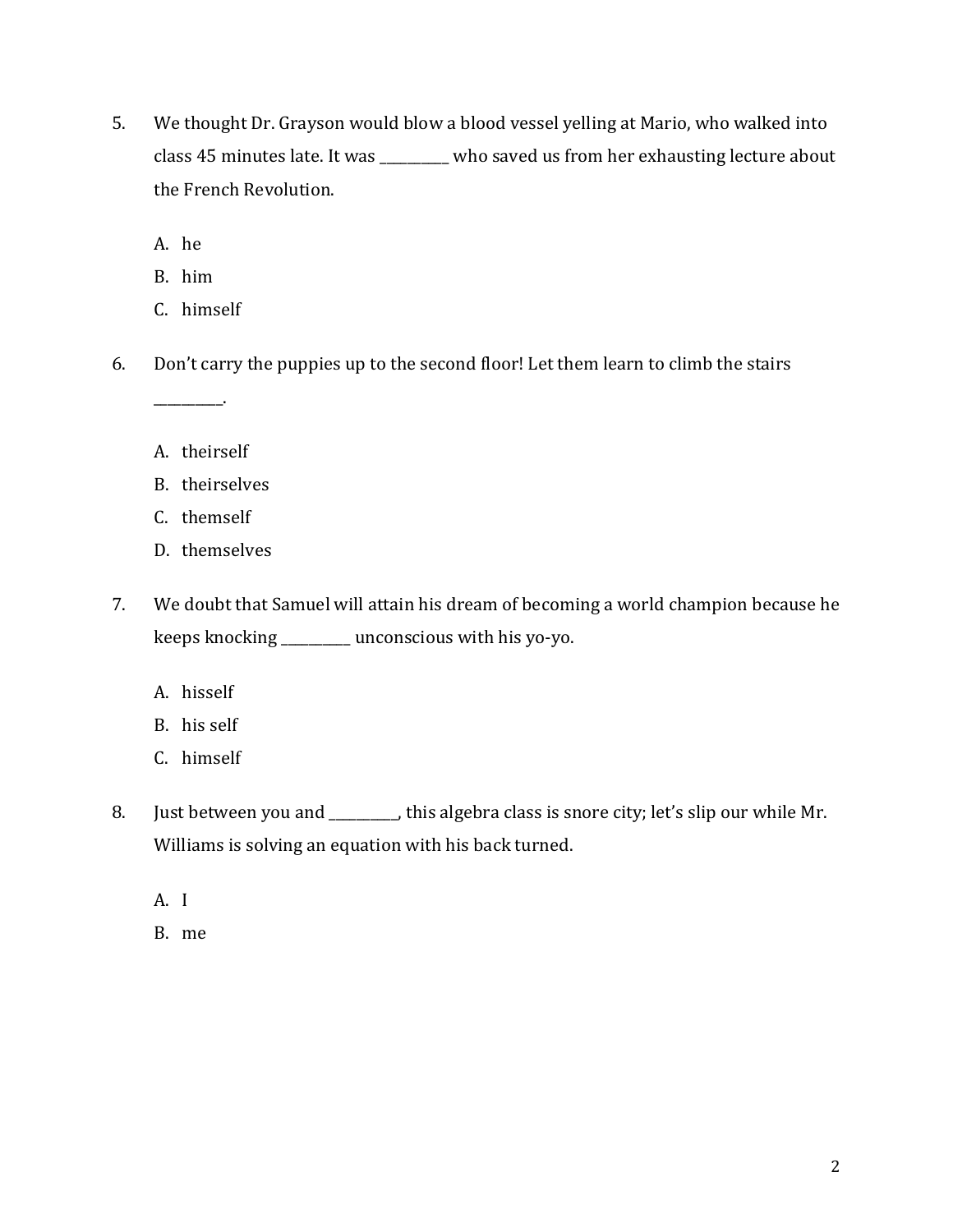- 9. Frank constantly picks his nose, and Jack never washes his hand. Since they both attended the potluck, we asked which dishes were \_\_\_\_\_\_\_\_\_\_.
	- A. theirs
	- B. their's
	- C. theirs'
- 10. Jeremy fell asleep on the TV room sofa where \_\_\_\_\_\_\_\_\_\_ snoring distracted us from the golf championship.
	- A. him
	- B. his
- 11. Desmond and I prefer the back of the yoga studio; we are not yet good enough to enjoy watching \_\_\_\_\_\_\_\_\_\_ in the floor length mirrors at the front.
	- A. ourself
	- B. our self
	- C. ourselves
- 12. Jessica scowls at Mr. Henderson, her arms folded across her chest; \_\_\_\_\_\_\_\_\_\_, however, smile and pretend to take notes because we understand that our body language might influence Mr. Henderson's attitude toward our essays.
	- A. Yolanda and I
	- B. me and Yolanda
	- C. Yolanda and myself
- 13. When Mrs. Olson found Buster the Labrador retriever digging up her flowers, she used her shovel to give \_\_\_\_\_\_\_\_\_\_ a piece of her mind.
	- A. he and his owner
	- B. his owner and him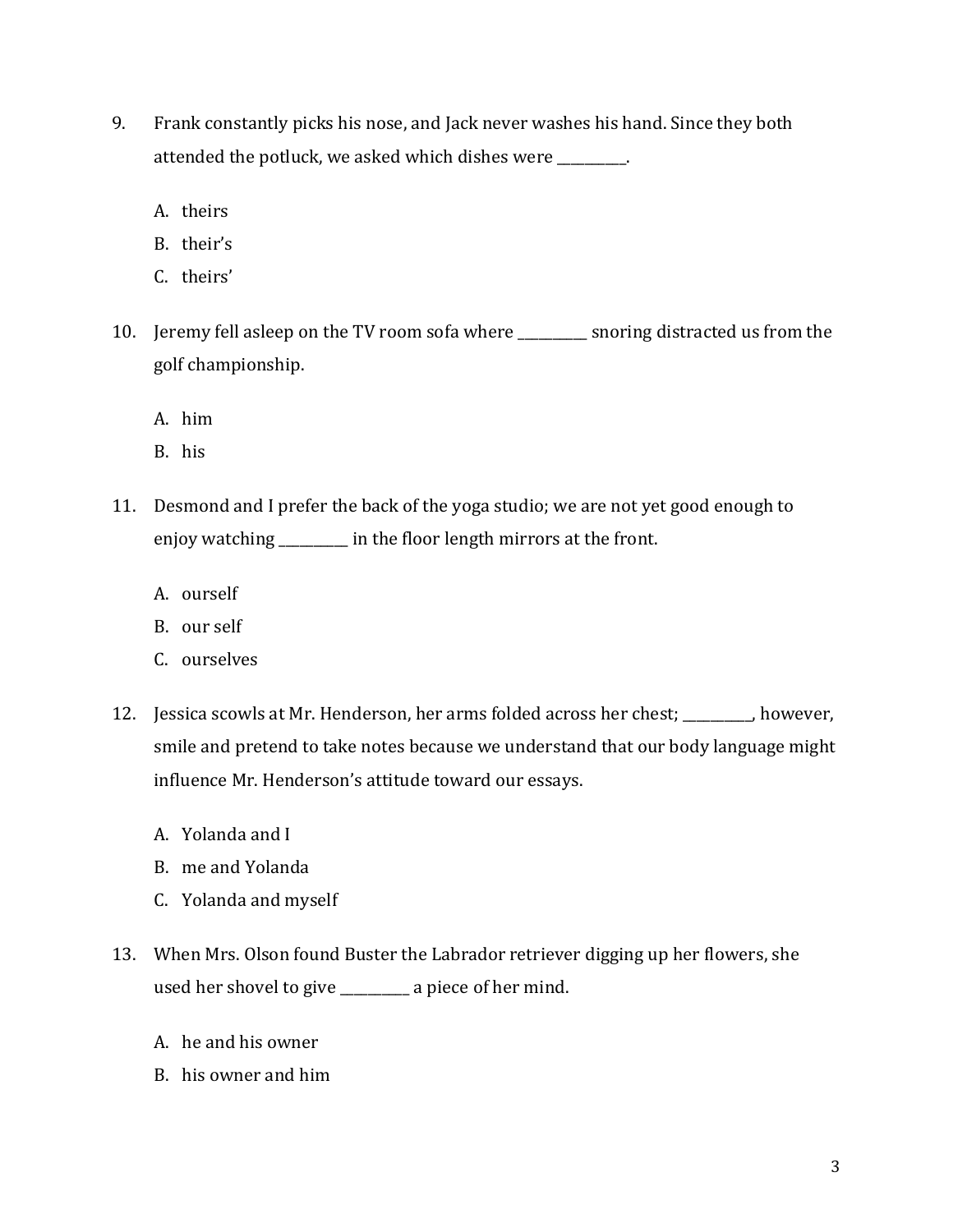- 14. Preston ran the 100-meter dash so fast that the coaches smiled at the stop watch. I admired my friend's speed but hoped that I was even faster than \_\_\_\_\_\_\_\_.
	- A. he
	- B. him
	- C. himself
- 15. When the lights came on after the movie, Mom discovered that \_\_\_\_\_\_\_\_\_\_ had "decorated" Grandpa's wild hair with popcorn kernels.
	- A. my little brother and I
	- B. my little brother and me
	- C. my little brother and myself
- 16. Professor Warren congratulated \_\_\_\_\_\_\_\_\_\_ students on bombing the calculus exam more horribly than any class he had ever taught.
	- A. we
	- B. us
- 17. Look at the blue frosting under Wendy's nail! It was \_\_\_\_\_\_\_\_\_\_ who dragged her finger across the top of Grandma's birthday cake!
	- A. she
	- B. her
- 18. Natalie is a vegetarian, so perhaps the banana left under the desk is \_\_\_\_\_\_\_\_\_\_.
	- A. hers
	- B. her's
	- C. hers'